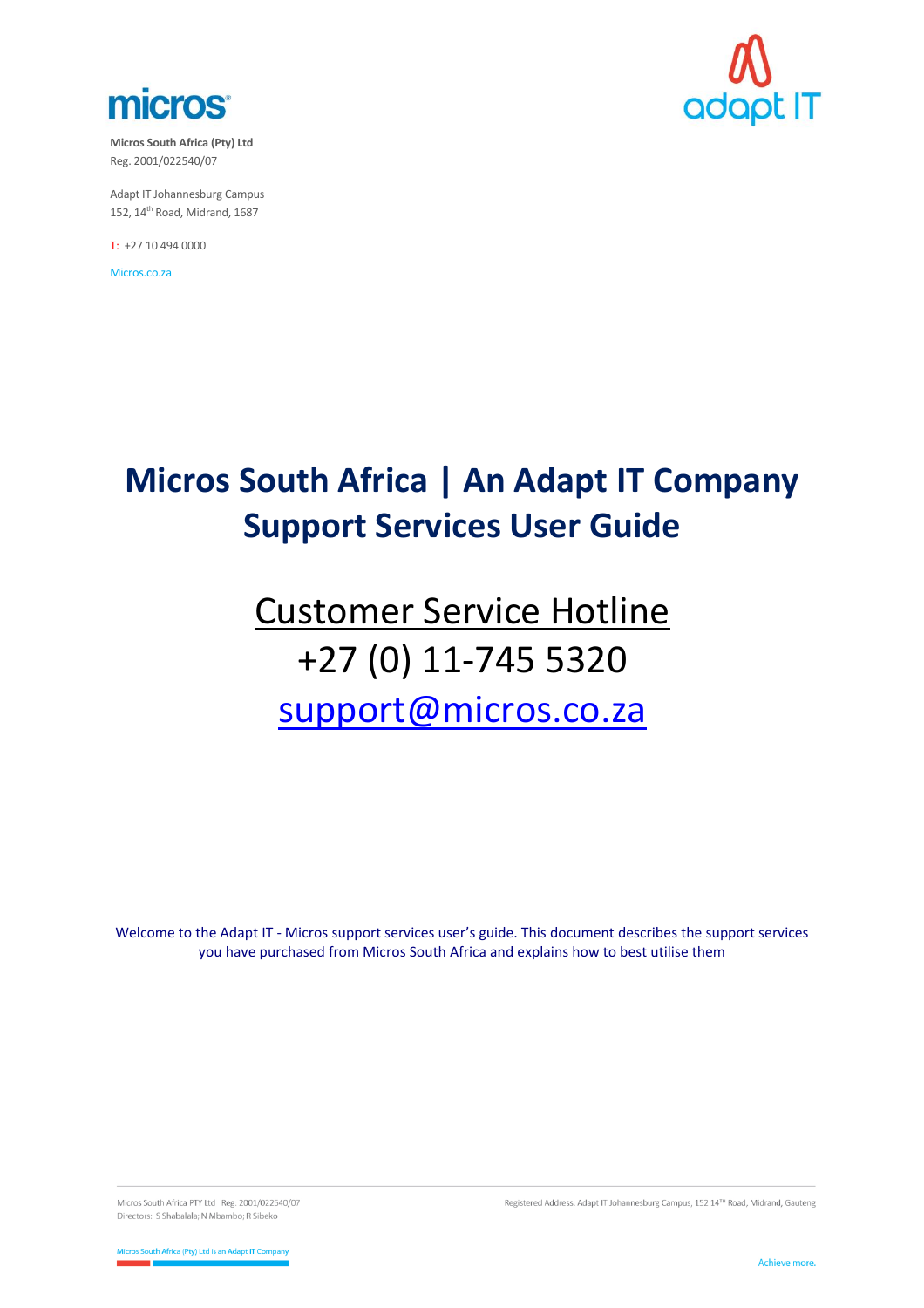



## **Contents**

 $\overline{2}$ 

 $\overline{\phantom{a}}$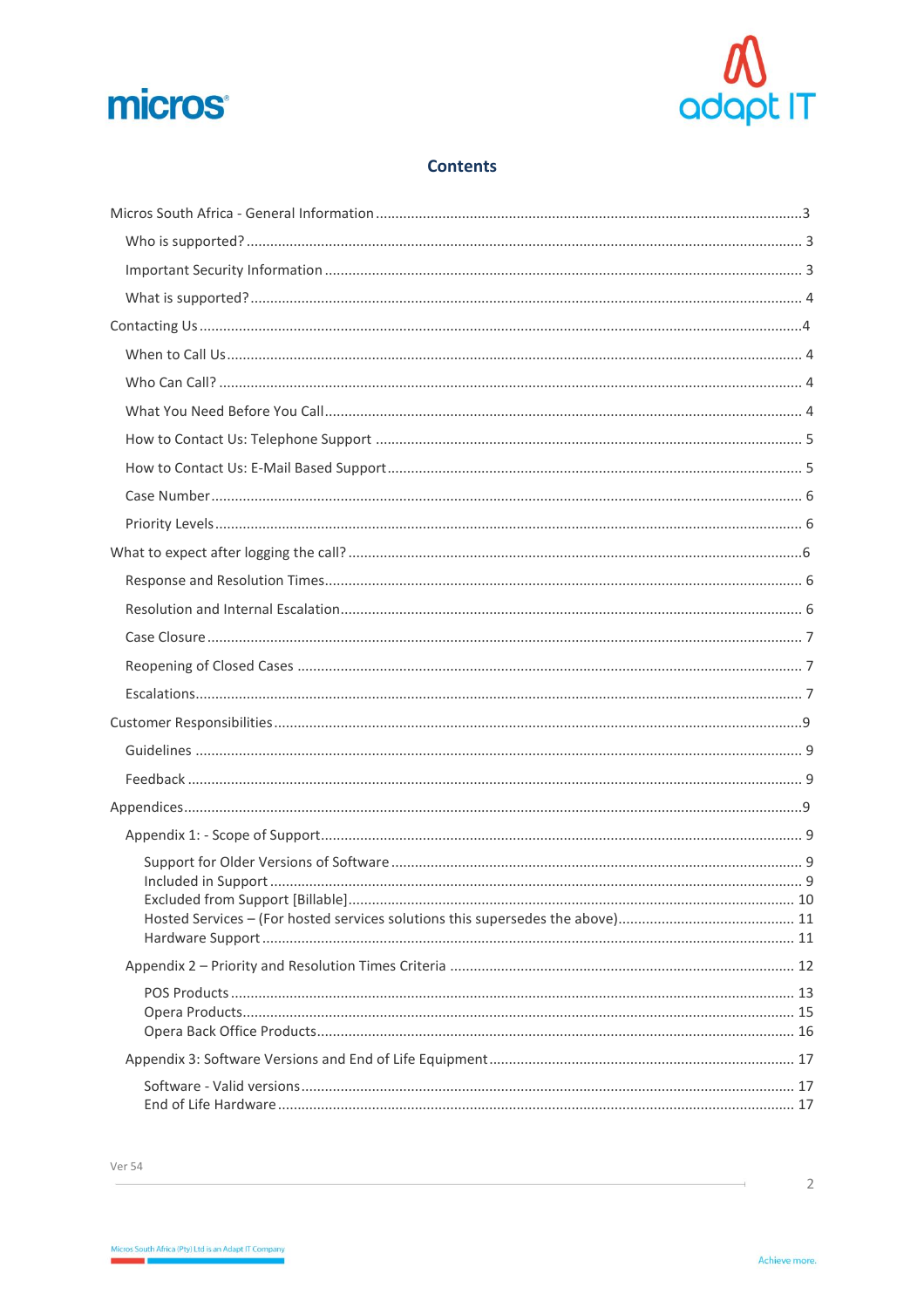



#### <span id="page-2-0"></span>**Micros South Africa - General Information**

## Our Commitment to Support

At Micros South Africa, we understand the demands and pressures of the hospitality industry and we know that your success depends on how effectively you can put our products to work. Sharing information, being responsive as well as accessible, and working through problems and solutions together are a part of our commitment to providing you with an effective, comprehensive support program.

### Support from the Micros Call Centre

Micros South Africa provides 24 hour a day, 365 days per year support coverage via the telephone. The Micros South Africa Support Centre is made up of industry and product specialists. Each Micros South Africa support specialist understands the hospitality business and has either come directly from within or has received extensive training specific to the hospitality industry. This ensures that not only will you be speaking with someone who understands the product you are using when calling the Support Centre, but also someone who understands the details of your business - someone who understands the impact of a problem on your business and the urgency in getting these problems resolved.

## When Is Support Available?

The Support Centre is available 24 hours a day, 365 days a year.

#### Micros Products

Please check your software contract for details of your hours of coverage.

### Opera Products

#### **24 hours a day, 365 days a year.**

Opera PMS ORS (Priority 1) OXI Hub (Priority 1) Food & Beverage (When the 1<sup>st</sup> of the month falls on a weekend day) Concept Golf Concept SPA

#### **8:00am to 4:30pm, Monday through Friday, excluding holidays:**

Sales and Catering Food & Beverage (Except when the 1st of the month falls on a weekend day) **OMS** ORS OXI Hub SFA OW<sub>S</sub>

#### <span id="page-2-1"></span>**Who is supported?**

Micros South Africa customers who have purchased a Software and/or Hardware Support Contract

#### <span id="page-2-2"></span>**Important Security Information**

Information and security updates and best practices can be obtained a[t http://www.oracle.com/us/support/index.html](http://www.oracle.com/us/support/index.html)

Ver 54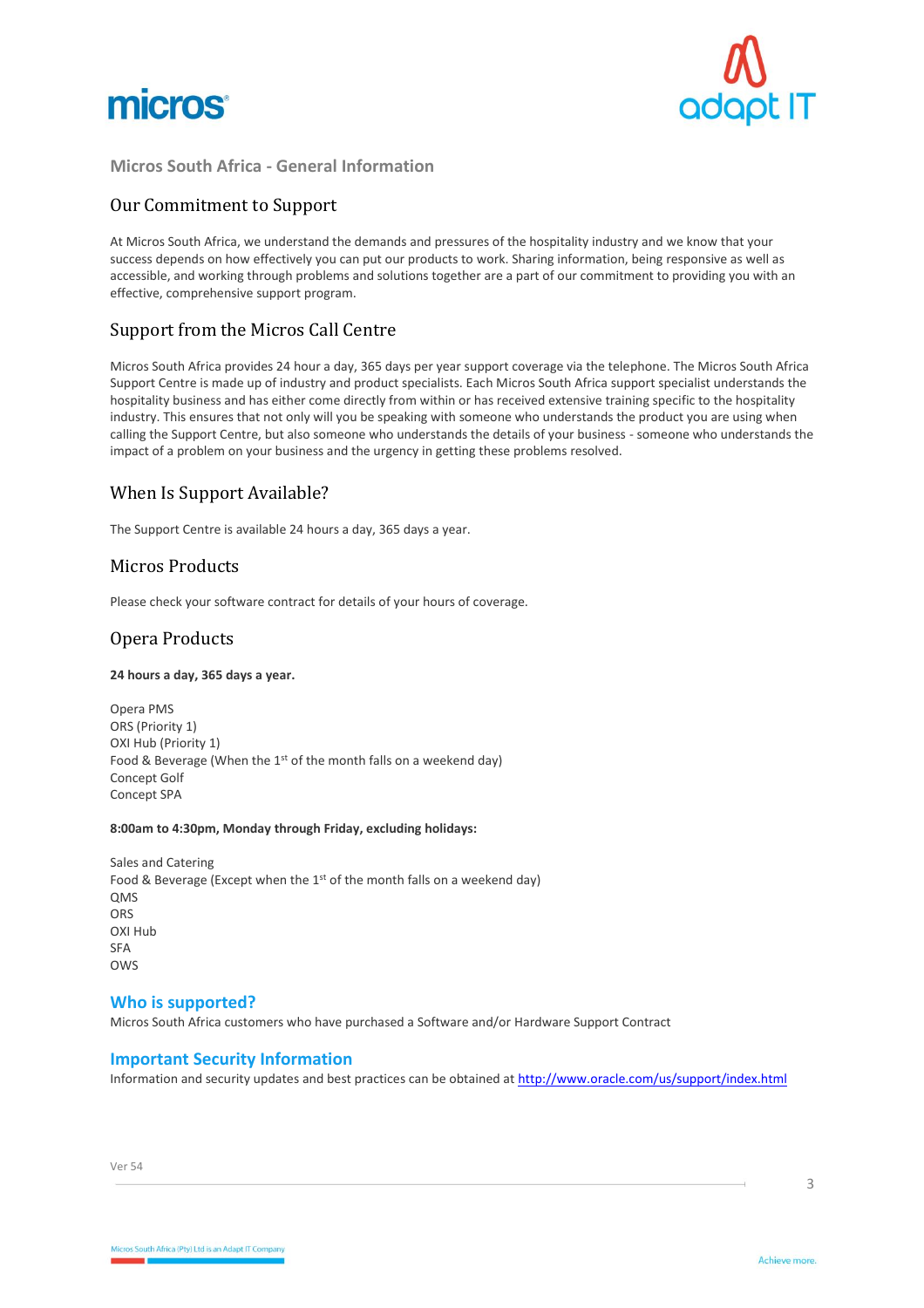



#### <span id="page-3-0"></span>**What is supported?**

Support of our products is done according to individual contracts. For the general outlines of what is supported please refer to Appendix 1

Micros South Africa Customer Support will not perform any items in the "not covered/billable" section without being previously scheduled.

<span id="page-3-1"></span>**Contacting Us**

### <span id="page-3-2"></span>**When to Call Us**

If you experience any type of failure with your Micros South Africa products, if you require assistance with using any aspect of your Micros South Africa products, if you require training or improvement on any aspect of your Micros South Africa products then call us.

#### <span id="page-3-3"></span>**Who Can Call?**

Anyone from a covered customer site may place a call to the Micros South Africa Support Centre to request support. However, it is recommended that one or more Super User be identified as needed at each site that will act as Primary Contact(s). Each support site has designated Primary Contact(s) linked to each customer site record in our call tracking database. Primary Contacts are usually more senior staff who are knowledgeable about the installed solution and how it is used in the customer specific environment.

If you need to change the name of a designated contact, or add an alternate contact, please notify us immediately to ensure that we maintain accurate and complete contact information for your site(s). The Customer Support Centre can be contacted to request an update to your site information.

In the event of a new site contact, please be prepared to provide the following details:

Company/Site Name Former Contact Name - if this person is replacing a previous contact New Contact Name Phone and Email Information

## <span id="page-3-4"></span>**What You Need Before You Call**

Using phone support is as easy as picking up the telephone. However, there are a few things you should know before you call. A few guidelines will help you make the most effective use of the Micros South Africa Support Centre – and help us resolve your problem in the fastest, most accurate way possible. If something isn't working the way you expected, we recommend that you explore the problem before you call the Support Centre. Try the following suggestions – you may find you don't need to call after all:

Verify that the problem is related to the Micros South Africa Software/Hardware. The problem may be with your network, power, third party software or interfaces in which case you will need to contact the appropriate vendor for support. If necessary, Micros South Africa will work with you and the other vendor to track down the problem.

Attempt to reproduce the problem to ensure that it isn't just a simple error or misstep.

Check the obvious things like cabling, power, login information, etc. Often the solution lies in the process, not the software.

Review all relevant documentation, including any manuals and online help if access is available.

If the problem is reproducible, check to see if any changes have recently taken place in your operating environment that might be responsible for the problem.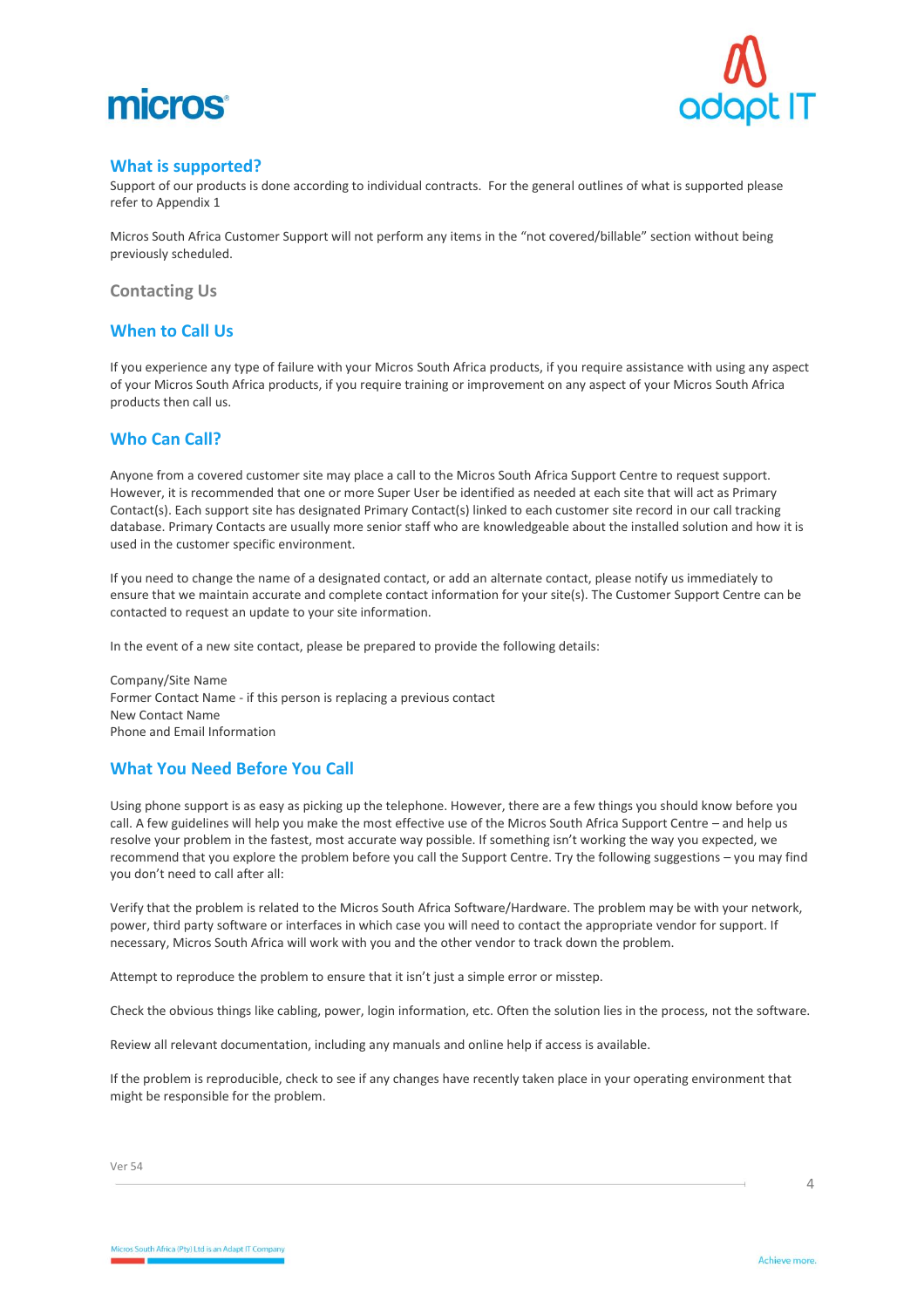



## <span id="page-4-0"></span>**How to Contact Us: Telephone Support**

Micros South Africa provides high quality support via the following number 011 745 5320 to help you make the best use of your investment in Micros South Africa hardware and software products. Support via telephone is handled using state-ofthe-art call routing technology and our own call tracking system, to provide maximum operating efficiency and the highest level of customer service.

When you call please work through the menu options to ensure that your call is directed to a consultant who has the skillset to assist you more efficiently. Please listen carefully to our menu options before making a selection.

The telephony system will also prompt you to select between a new call and a follow up/escalation, this has been done so that you are transferred to a senior consultant should you be following up/escalating. The system will only allow a call to be escalated if it is at greater or equals to 50% of the resolution SLA, should the call still be within SLA and you wish to talk to someone please follow the escalation levels stipulated on this document or contact your account manager.

- **+27 (0) 11 745 5320**
- **+27 (0) 10 494 0000 (switchboard)**

Please note that we are reliant on 3<sup>rd</sup> party vendors for these lines to be operating, should you have any issue getting through please try one of the following numbers. Please only use the cell numbers if the above numbers are not functioning. (These number will only be activated if the main call centre lines are down).

- **Micros - +27 (0) 83 405 0826**
- **Opera - +27 (0) 83 405 0824**

#### <span id="page-4-1"></span>**How to Contact Us: E-Mail Based Support**

Support cases may be created by emailin[g support@micros.co.za](mailto:support@micros.co.za). Note: Critical or high priority issues should always be phoned into the Support Centre. Only non-critical requests should be made through email Support. We will respond to calls in our CRM system from incoming e-mail within 8 hours, so this route is only recommended for lower priority calls.

Please supply the following information when logging a case:

#### To[: support@micros.co.za](mailto:support@micros.co.za)

Subject: Full Store Name

Body: Product being used, detailed description of the problem and all your contract details.

#### When you contact us, please be ready with the following information:

The name of the site you are phoning from, and the address in case of any confusion. The name and phone number of the primary contact person, who we could phone back to in case of a need for any further information, or should the connection be lost.

- A description of the failure you are experiencing or of the requirement you have.
- Details of what you have tried to do before phoning us.
- Details of any error messages you have received from the system, including any error numbers. You may also create a screen shot of the errors by pressing the print screen button on your keyboard.
- In the case of a failure, we will have specific questions to ask to determine the impact and therefore the priority of your failure, according to the criteria listed in Appendix 2, so details of the extent of the failure – e.g. one workstation or all workstations - will be needed.
- For a requested new report, please have ready the information you want to see, under what conditions and layouts and what calculations you require involving which information in the system.

We will initially require the above information in order to log your call in the CRM system.

Ver 54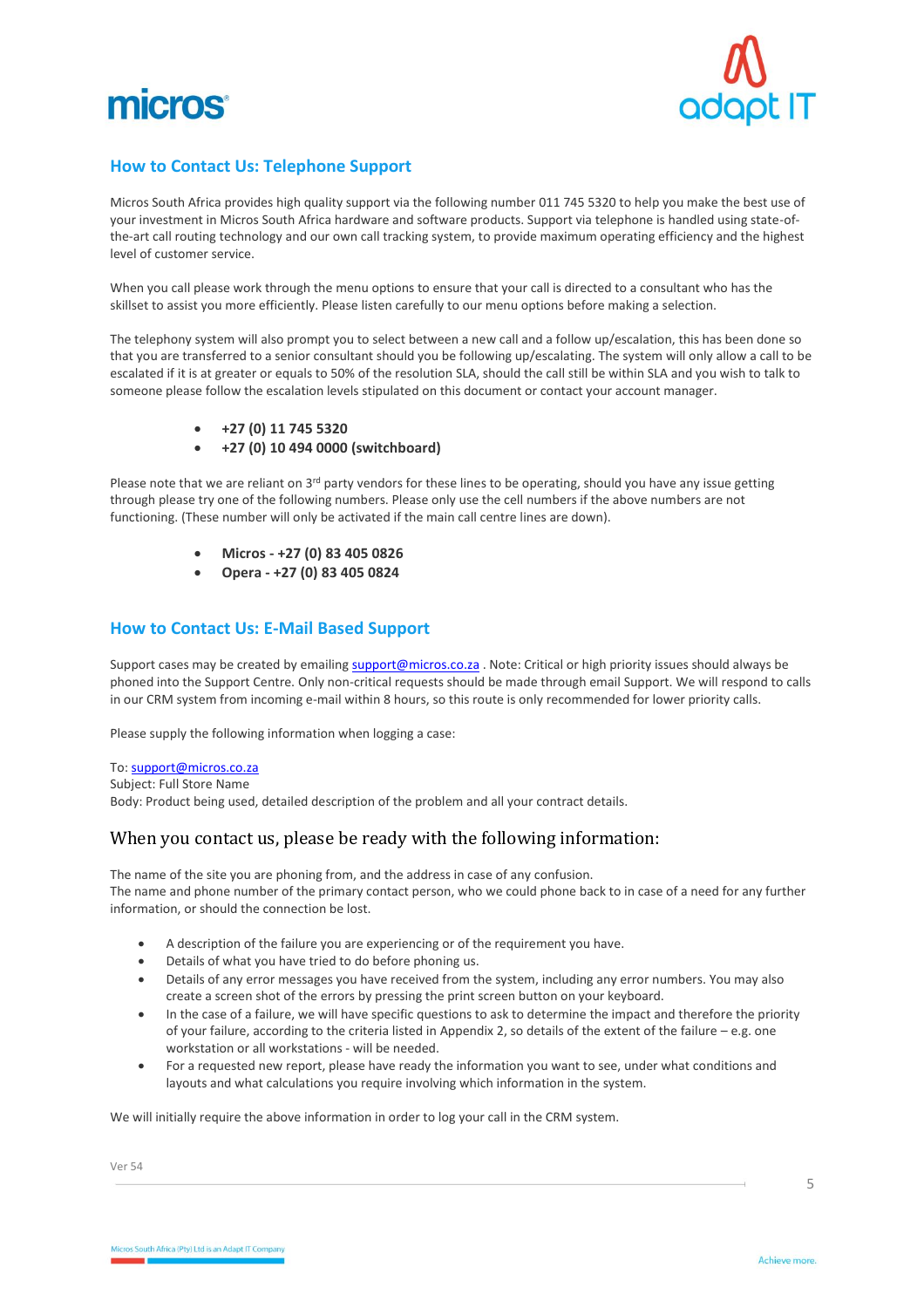# micros



For a P1 call we will require information regarding all changes made to the environment.

#### <span id="page-5-0"></span>**Case Number**

Each customer support request that comes into the Micros South Africa Support Centre by any medium (i.e. phone, email), is logged in our CRM call tracking system and assigned a case number. It is important to record this number for reference in case you want to request an update on the status of your call.

#### <span id="page-5-1"></span>**Priority Levels**

All cases created by the Micros South Africa Support Centre will be assigned a priority level. Priority level guidelines and the corresponding response times specify how quickly the Support Centre will respond to the customer if the request is not resolved on the first call, and the amount of time in which the case is expected to be resolved. All service level standards and measurements are based on the priority assigned to each case.

The basis for setting the Priority Levels is described in Appendix 2

At this stage, we will have sufficient information to begin investigation.

#### <span id="page-5-2"></span>**What to expect after logging the call?**

Depending on the priority of your call and the incoming call volume, your call may immediately be handled by the agent, or passed to another, more experienced agent. Other calls will be assigned to the appropriate technical group and handled within the target timeframes, as below.

#### <span id="page-5-3"></span>**Response and Resolution Times**

Guidelines defining the maximum amount of time before work is to begin on a case, and the duration of time that a case remains open, are based on the priorities and resolution times as described in Appendix 2:

Issues causing a suspension of resolution time tracking may include:

Tasks requiring additional information for a service agent from a customer. If the customer is unavailable for the discussion. Non accessibility to a site because of the customer's network failure or access problems. Implementation of changes that require remaining in a monitoring state for an extended period before confirmation of resolution (For example, a problem with End–of-Month reporting)

Waiting for the customer site change control release.

In extreme cases where the local specialists have been unable to resolve the issue, escalation to international Level 3 Support/R&D for further research.

Where the issue is related to some other upgrade or update performed by the customer, or by an agent of the customer. Feature Enhancement requests which will be scheduled after the acceptance of a quote.

Cases involving the need for or problems resulting from, operating system or other applications where such software is not covered by the support contract.

Response and Resolution time adherence is measured using the goals defined in Appendix 2. The resolution time goals shown above for each priority are what we perceive as the maximum time expected to find resolution to a specific case.

#### <span id="page-5-4"></span>**Resolution and Internal Escalation**

After a case is created, an attempt to resolve the issue on the front-line may be made. If the case cannot be resolved by the first line support agent, it will then be escalated via dispatch to a Technical Product Support Pool within the call tracking system.

Ver 54 The local level two and level three group is made up of product specific Application, Product, System, and Technical Support Specialists. Each member of the group is responsible for the research and timely resolution of each issue escalated to their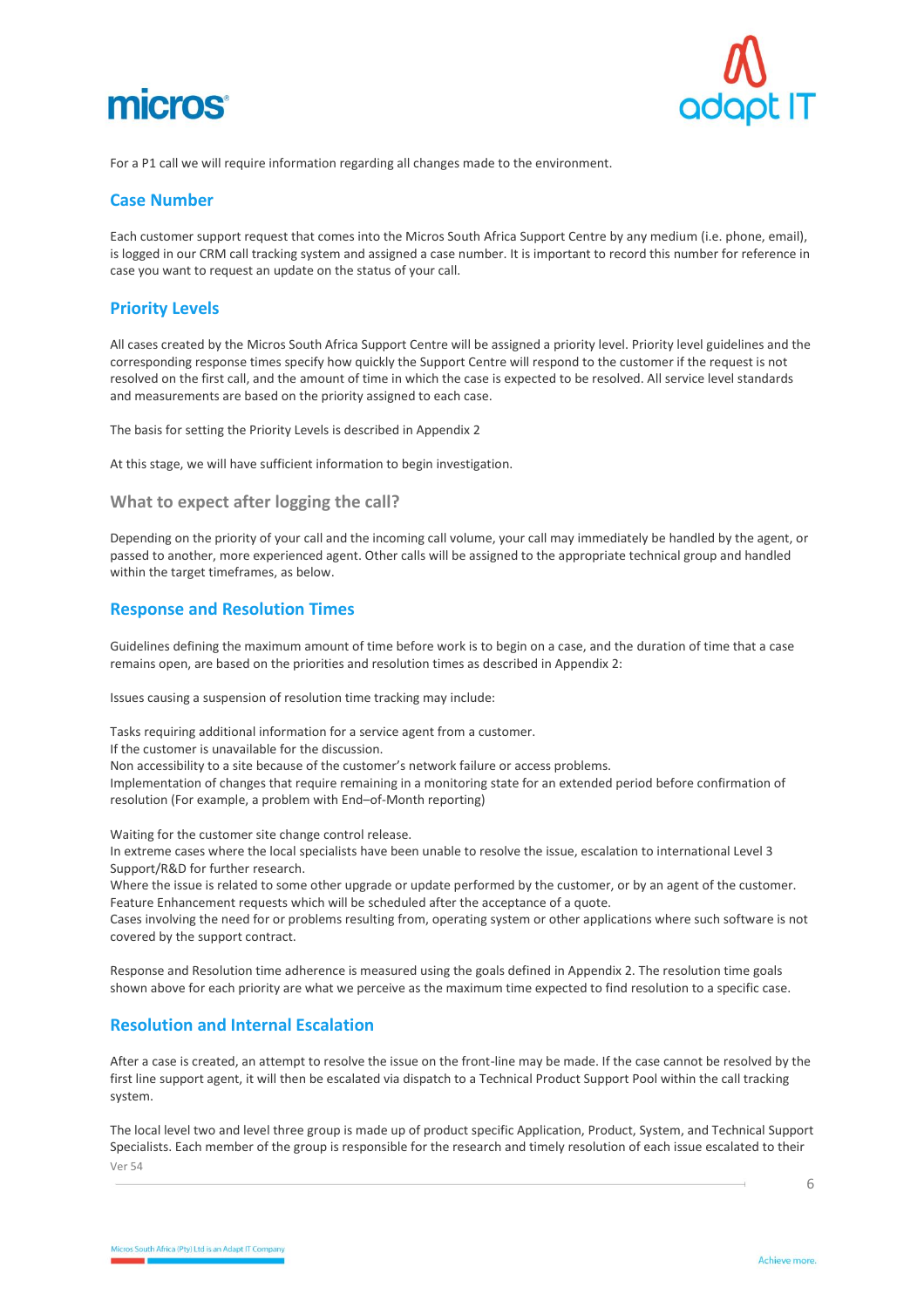



respective product group. Resolution times are based on the priority assigned to each case as outlined earlier in this document.

During the course of local support, issues may be escalated to international "back-line" support groups. This comprises level 2 technical specialist and level3/R&D groups internationally.

For a P2 call, if it is related to only one workstation, or the authorizations given to one username, we may be able to provide guidance, but the resolution may require work done purely by the customer.

#### <span id="page-6-0"></span>**Case Closure**

The following criteria will be used to determine when a support issue can and/or will be closed: A solution is given, and the customer acknowledges acceptance and satisfaction with the given solution. A fix is implemented by a Support Analyst or Servicing Agent and the customer has accepted resolution. Failure to receive a response, after at least three attempts in five days, from the case contact, followed by an e-mail to the designated site manager to inform them of the closure.

Cases will be closed, in the event of a failure, if the failure is traced to something else in the user's environment, outside of the control of Micros South Africa, such as a server operating system, one desktop configured somewhat differently from those that are working, user access rights differing within the Microsoft domain etc. We will assist in tracking what aspect of the environment is causing the issue but cannot guarantee a solution in such cases.

#### <span id="page-6-1"></span>**Reopening of Closed Cases**

It is possible to re-open a previously closed case within the call tracking system. From time to time, the need for this may arise. A case may be reopened under one or more of the following conditions:

Any case where an issue is deemed to have not been resolved properly

Any case where acceptance of resolution has not been given by the customer

If a case has been closed after the customer accepted that it is working, it will NOT be reopened. We will log a new case as our problem management process will be picking up repeat issues for deeper investigation to discover and to thereby eliminate the root cause of repeating failures.

#### <span id="page-6-2"></span>**Escalations**

Escalation internally is structured and automated to try to ensure we adhere to all of our agreed outcomes and timeframes. However, if the customer is dissatisfied, they may certainly do the following

The following is an outline of the case escalation processes for Micros South Africa Support Customers. If at any time a customer feels that the level of support they are receiving does not meet the defined service level guidelines or expectations, they are encouraged to utilize the following procedures. This escalation process is to be used ONLY after a case has been created.

#### **Step 1: Contact the Support Supervisor on duty**

Please contact the support numbers above and enter your valid reference number, if the case is 50% over the allocated SLA time the call will then go to an escalation supervisor. Alternatively you can email them directly on: [microssupervisor@micros.co.za](mailto:microssupervisor@micros.co.za) or [operasupervisors@micros.co.za](mailto:operasupervisors@micros.co.za) (again, please include your call log number and store name in the subject line of the email)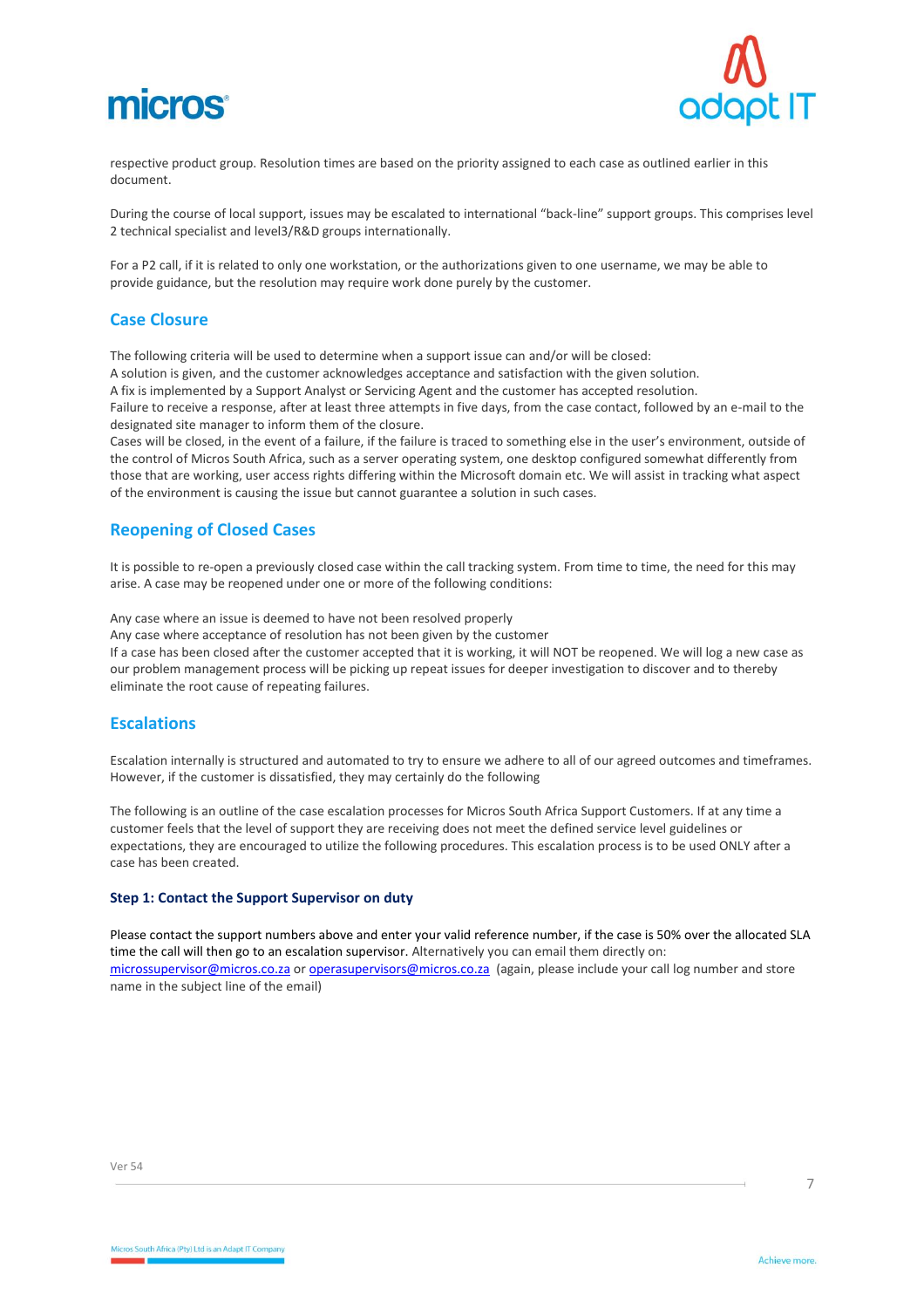



#### **Step 2: Contact the Support Centre Manager**

If you need to take your call further, you may contact a Services or Support Manager. Please have your log number available!

> Micros Support Manager **Communist Communist Communist Communist Communist Communist Communist Communist Communist Communist Communist Communist Communist Communist Communist Communist Communist Communist Communist Communis** Victor Mmuroa<br>
> Victor Mmuroa@adaptit.com<br>
> Victor Mmuroa@adaptit.com<br>
> Thelma sihadi@adaptit.com [Victor.Mmuroa@adaptit.com](mailto:Victor.Mmuroa@adaptit.com)<br>+27 (0) 83 449 3240

Assistant Micros Support Manager Andre Burton [Andre.Burton@adaptit.com](mailto:Andre.Burton@adaptit.com) +27 (0) 83 405 0853

+27 (0) 83 258 5008

#### **Step 3: Contact a Micros Executive**

Operations Manager - Micros: Communications Manager - Operations Manager - Opera:<br>
Don Cockcroft Communications Communications Aneke Kleynhans Don Cockcroft<br>
<u>don.cockcroft@adaptit.com</u><br>
aneke.Kleynhans +27 (0) 83 405 0850 +27 (0) 83 405 0833

Port Elizabeth Branch Manager: Durban Branch Manager: Durban Branch Manager: Garth Zimmermann ann an Eileanach ann an t-ann ann an Benjamin Duxbury<br>
San Benjamin Duxbury (Banjamin Duxbury Cadaptit.com ann an Eileanach ann an Eileanach ann an t-an an Eileanac [garth.zimmermann@adaptit.com](mailto:garth.zimmermann@adaptit.com)<br>+27 (0) 83 405 0825

Kirsty Blaauw **Anthony Da Conceição**<br>
kirsty.blaauw@adaptit.com **Anthony Da Conceição**<br>
Anthony.daConceicao@

Micros Divisional Executive: Reginald Sibeko [reginald.sibeko@adaptit.com](mailto:reginald.sibeko@adaptit.com) +27 (0) 83 405 0833

[aneke.Kleynhans@adaptit.com](mailto:aneke.Kleynhans@adaptit.com)

+27 (0) 82 452 0087

Sales Executive: Cape Town Branch Manager: Cape Town Branch Manager: Cape Town Branch Manager: Cape Town Branch Manager: [kirsty.blaauw@adaptit.com](mailto:kirsty.blaauw@adaptit.com) [anthony.daConceicao@adaptit.com](mailto:anthony.daConceicao@adaptit.com) anthony.daConceicao@adaptit.com +27 (0) 83 277 0140 +27 (0) 83 277 0140

#### **Step 4: Contact the Executive on Call**

There is a senior Micros Executive on call 24/7. They can be reached on the following number

• **+27 (0) 83 279 6716**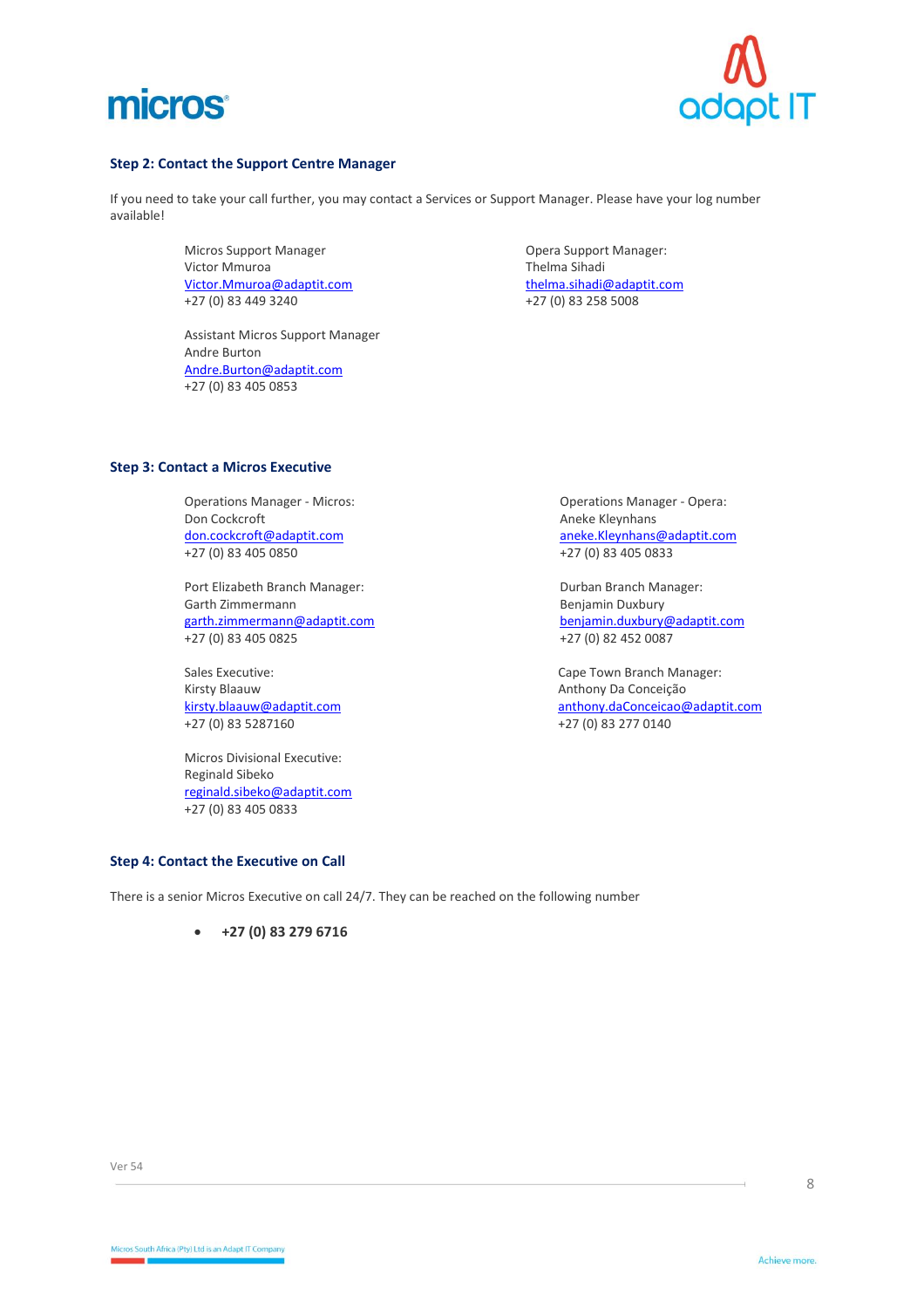



#### <span id="page-8-0"></span>**Customer Responsibilities**

## <span id="page-8-1"></span>**Guidelines**

The customer should follow the guidelines below to take full advantage of the Micros South Africa applications and services:

- Designate a "System Master" for each Micros South Africa product responsible for maintaining the system including such duties as: initial contact for trouble-shooting user issues, point of contact for the Micros South Africa Help Desk, maintain hardware and software libraries, and who is knowledgeable regarding the installed applications and system configuration
- Perform regularly scheduled system and database backups and have those backups available at any time
- Maintain a working VPN and/or high-speed internet access for remote support
- Any software required to remotely support the site and its administration and configuration are the responsibility of the customer. Only Micros South Africa approved, and supported connection methods/software should be used.
- Maintain access to all required software including operating system installation media, Micros South Africa application software and patch release software, system specific driver files (Micros South Africa does NOT cover the replacement cost of this software and cannot guarantee replacement availability) as well as any applicable license or software key codes
- Maintain appropriate disaster recovery software, backups, boot disks, etc.
- Assist with the resolution of all problems. The customer may need to dedicate some time to assist the Micros South Africa support representative in resolving problems/questions
- When asking for assistance from support, be prepared to provide all information needed and answer questions as needed. Accurate documentation of any error messages or system notices will help expedite resolution

#### <span id="page-8-2"></span>**Feedback**

Customer feedback is vital to the success of any customer-oriented business. Your comments and feedback helps us determine what services we offer and how those services perform for you and your business.

#### <span id="page-8-3"></span>**Appendices**

## <span id="page-8-4"></span>**Appendix 1: - Scope of Support**

The Micros South Africa support desk is defined below and addresses the following support areas:

- Application Support for any of our products
- Platform Support for servers provided by Micros South Africa
- Interface Support
- Hardware Support

## <span id="page-8-5"></span>**Support for Older Versions of Software**

Micros South Africa Customer Support will endeavour to provide support for current versions of all Micros South Africa software as well as provide support for older software in line with market conditions. Support of "End of Life" software is typically done for a five-year period after the End of Life date. For a current listing of supported product versions, please contact your Account Management or Sales representative. Support of older versions of software is done at the discretion of Micros South Africa.

## <span id="page-8-6"></span>**Included in Support**

• Resolution or explanation of Micros South Africa supplied application generated error messages

Ver 54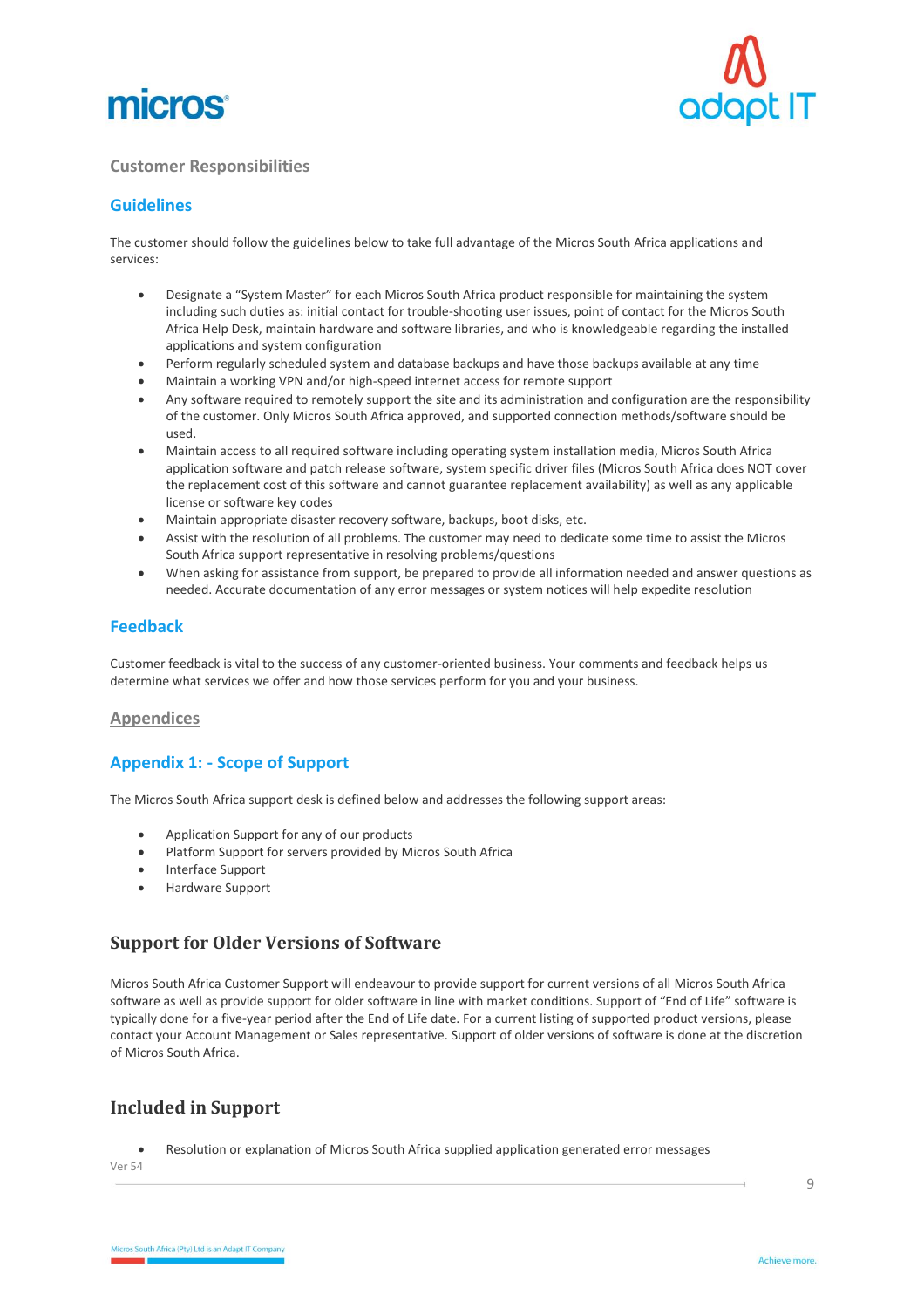



- Assistance with user problems that occur during normal system and desktop operations
- Guidance with procedural and system functionality or capability questions
- Research, identification, and escalation of software defects
- Assistance with restoring Micros South Africa products and or databases from Full System Backup(s) or installation media when the server is purchased from Micros South Africa.
- Reinstallation or installation of Micros South Africa products, Operating System software, patches, updates or release supplements when the server was bought from Micros South Africa.
- Remote assistance with the installation of Micros South Africa provided application release supplements or patch releases
- Assistance with the identification of programming changes that may need to be performed by the customer to correct reporting or functionality issues
- Recommendations for proper database, application or operating system maintenance
- Reprinting of current day's reports and journals
- Root cause analysis of server crashes and problems during boot
- Resolution of system printer problems directly related to Micros South Africa products
- Assistance with issues or problems related to the performance of system or database backups not related to removable media hardware or hardware components
- Resolution of network configuration problems directly related to Micros South Africa application(s) or Micros South Africa hardware

# <span id="page-9-0"></span>**Excluded from Support [Billable]**

- Programming or customization changes to meet requirements not specified in the post installation signoff
- Remote resolution of problems resulting from changes to the database performed by, or an agent of, the customer
- Audit, accounting of or balancing of standard or custom reports or the identification of areas where a reporting imbalance may exist within a report
- Training performed on site or over the phone
- Installation or activation of new modules, features or components of the application or related operating system(s) for onsite solutions
- Distribution, Upload or Installation of Feature Release Version Upgrades or patch releases.
- Assistance with restoring Micros South Africa products and or databases from Full System Backup(s) or installation media when the server is not purchased from Micros South Africa.
- Reinstallation or installation of Micros South Africa products, Operating System software, patches, updates or release supplements when the server was not bought from Micros South Africa.
- Configuration changes
- Reprinting reports and journals from archive
- Issues corrected in later software releases, patch releases, software updates, or release supplements that can be corrected by the installation of appropriate software release, patch release, software update or release supplement.
- Rebuilding of database tables, totals files, re-posting of totals, or any manual manipulation of database files
- Re-posting of any sales totals, including credit card sales
- The cost of operating system version upgrades, patch releases, or release supplements
- Assistance with configuration, installation, or addition of new hardware or peripherals
- Assistance loading and supporting third party applications not sold by Micros South Africa
- Resolution of problems directly related to non-supported third-party applications
- Resolution of problems or issues related to a customer's network not directly related to the Micros South Africa solution or application
- Pre or Post-installation network consultation or configuration including network support, design or evaluation or the cost of those services
- Resolution of network problems caused by addition of or changes in network configuration or hardware by the user
- Post-installation network consultation including evaluation and/or reconfiguration
- Performing system administration tasks including but not limited to adding users

Ver 54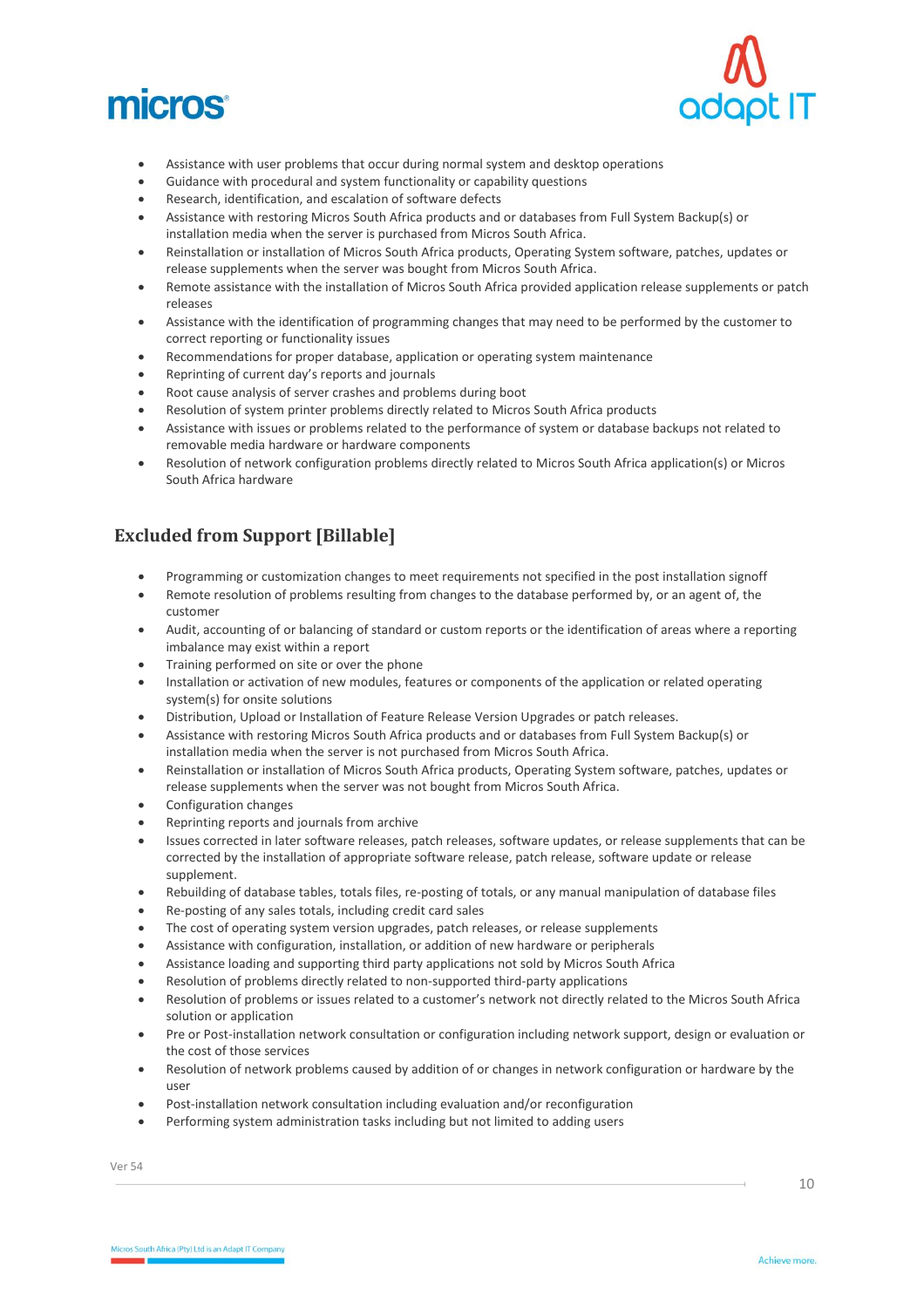



- Maintaining file system or database integrity, monitoring system resources, performing backups, and storing software
- Creation or installation of custom applications, batch files and scripts not part of the standard Micros South Africa installation
- Imaging of the operating system onto any machine other than the machine where the ghost image or backup was created
- Assistance with correcting issues on systems where an image, backup, or hard disk from another system was installed

# <span id="page-10-0"></span>**Hosted Services – (For hosted services solutions this supersedes the above)**

- Installation or activation of new modules, features or components of the application or related operating system(s) for onsite solutions
- Distribution, Upload or Installation of Feature Release Version Upgrades or patch releases.
- Restoring Micros South Africa products and or databases from Full System Backup(s) or installation media when the server is purchased from Micros South Africa.
- Reinstallation or installation of Micros products, Operating System software, patches, updates or release supplements when the server was not bought from Micros South Africa.
- Reprinting reports and journals from archive
- Rebuilding of database tables, totals files, re-posting of totals, or any manual manipulation of database files
- Re-posting of any sales totals, including credit card sales
- The cost of operating system version upgrades, patch releases, or release supplements
- Performing system administration tasks including but not limited to adding users
- Maintaining file system or database integrity, monitoring system resources, performing backups, and storing software

| What is covered/not<br>covered for your hardware<br>on site                                | <b>Software Contract</b>                                                    | Software/Hardware<br><b>Contract</b>                                          | <b>Rental Agreement</b>                                                       |
|--------------------------------------------------------------------------------------------|-----------------------------------------------------------------------------|-------------------------------------------------------------------------------|-------------------------------------------------------------------------------|
| <b>Travel costs for call out</b><br>outside of 100 kilometers<br>from nearest Adapt branch | Travel costs apply                                                          | Travel costs apply                                                            | Travel costs apply                                                            |
| <b>Travel costs inside of 100</b><br><b>Kilometers for call out</b>                        | No charge                                                                   | No charge                                                                     | No Charge                                                                     |
| Micros call out/ labour fee                                                                | Applicable                                                                  | Not applicable                                                                | Not applicable                                                                |
| First 3 months after a new<br>installation                                                 | No call out or labour charges<br>applicable. No charges for<br>spare parts  | No call out or labour charges<br>applicable. No charges for<br>spare parts    | No call out or labour charges<br>applicable. No charges for<br>spare parts    |
| <b>Warranty</b>                                                                            | Call out and labour charges<br>applicable. No charges for<br>spare parts    | No call out or labour charges<br>applicable. No charges for<br>spare parts    | No call out or labour charges<br>applicable. No charges for<br>spare parts    |
| <b>Warrant expired on</b><br>hardware                                                      | Call out and labour charges<br>applicable. All spare parts<br>are billable. | No call out or labour charges<br>applicable. All spare parts<br>are included. | No call out or labour charges<br>applicable. All spare parts<br>are included. |
| <b>Malicious Damage</b>                                                                    | Not Covered                                                                 | Not Covered                                                                   | Not Covered                                                                   |
| <b>Acts of God</b>                                                                         | Not Covered                                                                 | Not Covered                                                                   | Not Covered                                                                   |
| <b>Loan Equipment</b>                                                                      | Not covered                                                                 | Included                                                                      | Included                                                                      |
| <b>Servers supplied by Micros</b>                                                          | Covered                                                                     | Covered                                                                       | Covered                                                                       |
| Servers not supplied by<br><b>Micros</b>                                                   | Not covered                                                                 | Not Covered                                                                   | Not Covered                                                                   |

## <span id="page-10-1"></span>**Hardware Support**

Ver 54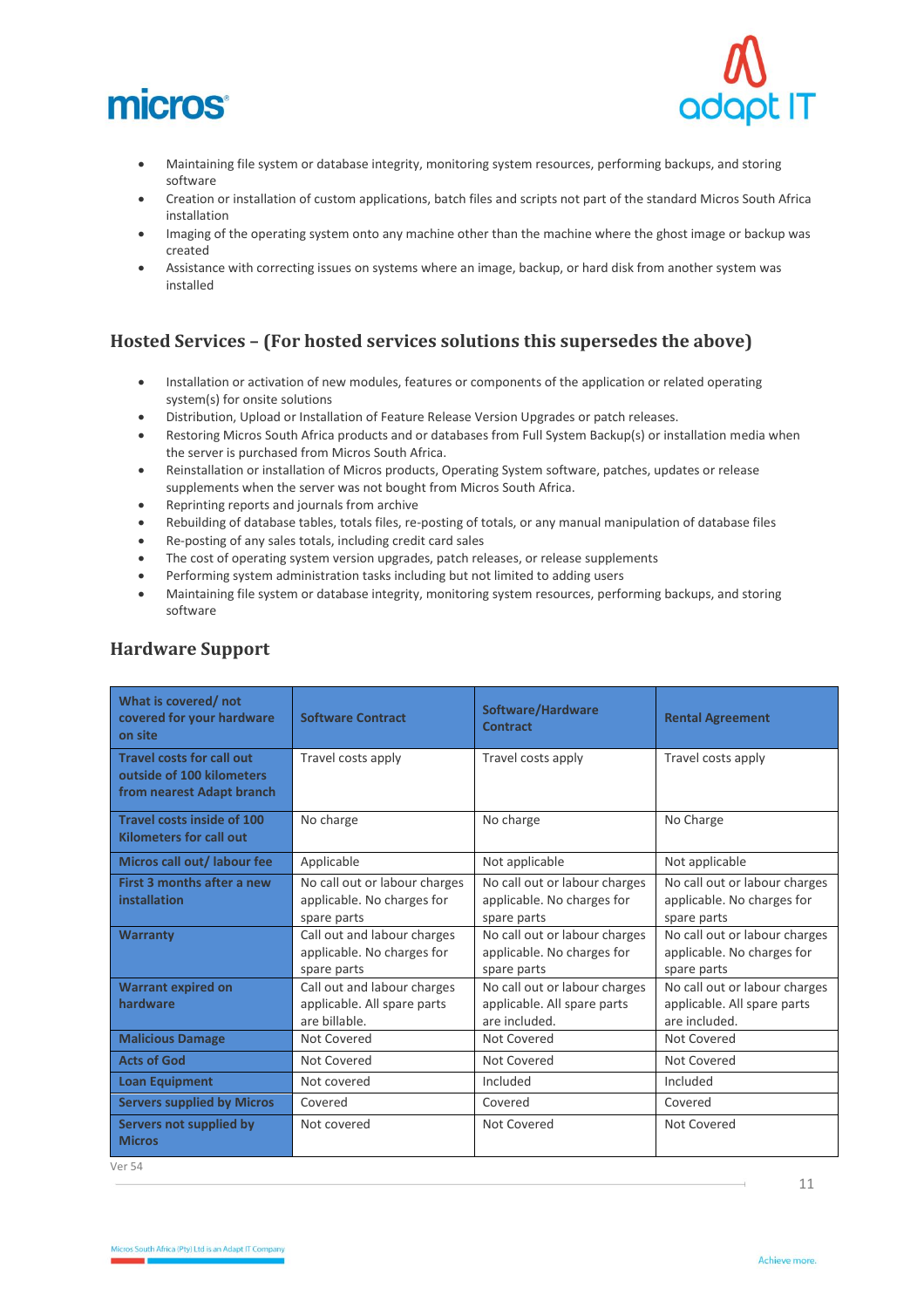



# <span id="page-11-0"></span>**Appendix 2 – Priority and Resolution Times Criteria**

The tables below indicate the target times for response and resolution, based on contract type and priority

| 24 Hour Contract |                      |                                        |
|------------------|----------------------|----------------------------------------|
| Priority         | <b>Response Time</b> | <b>Resolution Time</b>                 |
| P1               | 1 Hour               | 4 Hours                                |
| P <sub>2</sub>   | 4 Hours              | 16 Hours                               |
| P <sub>3</sub>   | 12 Hours             | 48 Hours                               |
| <b>P4</b>        | 48 Hours             | 480 Hours (20 Days)                    |
| P <sub>5</sub>   | 4 days               | 480 Hours (20 Days) or to be Scheduled |

| 7am – 11pm Contract |                                            |                                                                 |  |
|---------------------|--------------------------------------------|-----------------------------------------------------------------|--|
| Priority            | <b>Response Time</b>                       | <b>Resolution Time</b>                                          |  |
| P1                  | 1 Hour                                     | 4 Contract hours                                                |  |
| P <sub>2</sub>      | 4 Contract hours                           | 16 Contract hours – (Actual Time - 24 Hours)                    |  |
| P <sub>3</sub>      | 12 Contract hours                          | 48 Contract hours – (Actual Time - 3 Days)                      |  |
| <b>P4</b>           | 48 Contract hours - (Actual Time - 3 Days) | 480 Contract hours – (Actual Time - 30 Days)                    |  |
| P <sub>5</sub>      | 80 Contract hours – (Actual Time - 5 Days) | 480 Contract hours – (Actual Time - 30 Days) or to be Scheduled |  |

| 8am - 4:30pm Contract |                                            |                                                                 |  |
|-----------------------|--------------------------------------------|-----------------------------------------------------------------|--|
| Priority              | <b>Response Time</b>                       | <b>Resolution Time</b>                                          |  |
| P1                    | 1 Hour                                     | 4 Contract hours                                                |  |
| P <sub>2</sub>        | 4 Contract hours                           | 16 Contract hours                                               |  |
| P <sub>3</sub>        | 12 Contract hours                          | 42 Contract hours                                               |  |
| <b>P4</b>             | 25 Contract hours – (Actual Time - 3 Days) | 255 Contract hours – (Actual Time - 30 days)                    |  |
| P <sub>5</sub>        | 42 Contract hours - (Actual Time - 5 Days) | 255 Contract hours – (Actual Time - 30 days) or to be Scheduled |  |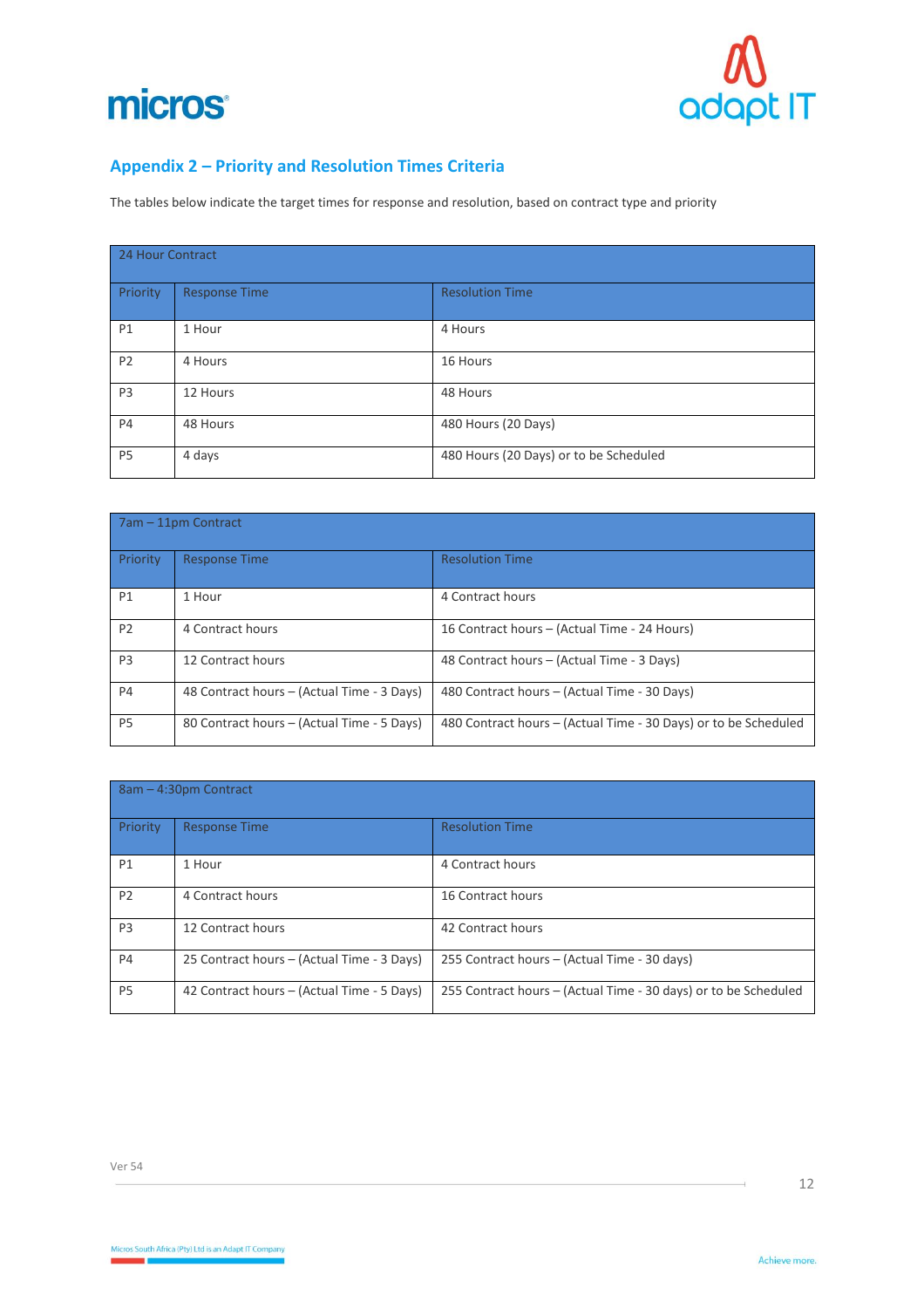



The following guidelines are used by Support Specialists to determine the appropriate priority level for each issue received by the Support Centre. Customer Support will be responsible for making the final decision regarding priority level based on the information collected from the caller, using the guidelines below.

Based on the priority level of the problem (as reasonably determined by Micros South Africa), Micros South Africa shall use commercially reasonable efforts to achieve the indicated response and resolution goals. Micros South Africa does not guarantee that it will meet the indicated response and resolution goals. For Priority Level 4 matters, Micros South Africa may in its reasonable discretion elect to provide a resolution with the next generally-released Modification or Error Correction.

## <span id="page-12-0"></span>**POS Products**

| Level          | <b>Case Description</b>                                                                                                            | <b>Examples</b>                                                                                                                                                                                                                                                                                                                                                                       |
|----------------|------------------------------------------------------------------------------------------------------------------------------------|---------------------------------------------------------------------------------------------------------------------------------------------------------------------------------------------------------------------------------------------------------------------------------------------------------------------------------------------------------------------------------------|
| P1             | System completely non-operational.                                                                                                 | Primary and Backup Servers down and a recent backup is available<br>All terminals down<br>Terminals not communicating with Server<br>Remote Printer Network or Kitchen Display System down<br>Drive Thru Down<br>Interface to PMS down<br>Consumers completely unable to use online platforms                                                                                         |
| P <sub>2</sub> | Partial system failure significantly impacting<br>operations and revenue and a reasonable<br>workaround scenario is not available. | Primary and Backup Servers down and no recent backup is<br>available<br>End of Day failure<br>Revenue Centre down<br>15% or more of installed terminals down<br>One or more printers down, but not entire<br><b>Remote Printer Network</b><br>One or more Kitchen Displays down, but not entire<br>Kitchen Display System<br>Consumers partially impacted when using online platforms |
| P <sub>3</sub> | Partial system failure moderately impacting<br>operations and a reasonable workaround<br>scenario is available.                    | Less than 15% of installed terminals down<br>Reports not balancing<br>Reports not printing<br>Minor printing problems, items not printing in the correct location<br><b>Stock Problems</b>                                                                                                                                                                                            |
| <b>P4</b>      | Non-critical issues or procedural clarifications.                                                                                  | Report query<br>Configuration issues<br>Training<br>Form Changes<br><b>Screen Painting changes</b><br>Interface configuration changes                                                                                                                                                                                                                                                 |
| P <sub>5</sub> | Customisation & system configuration changes.<br>Most will be at the local hourly support rate.                                    | New tender/media's, discounts etc to be created and linked to<br>tracking groups, reports etc.<br><b>Creating new Reports</b><br>Creating Custom Programs / Interfaces<br>Procedural / Training issues<br>On Site Configuration<br>Equipment Installation / Relocation<br><b>Scheduled Services</b>                                                                                   |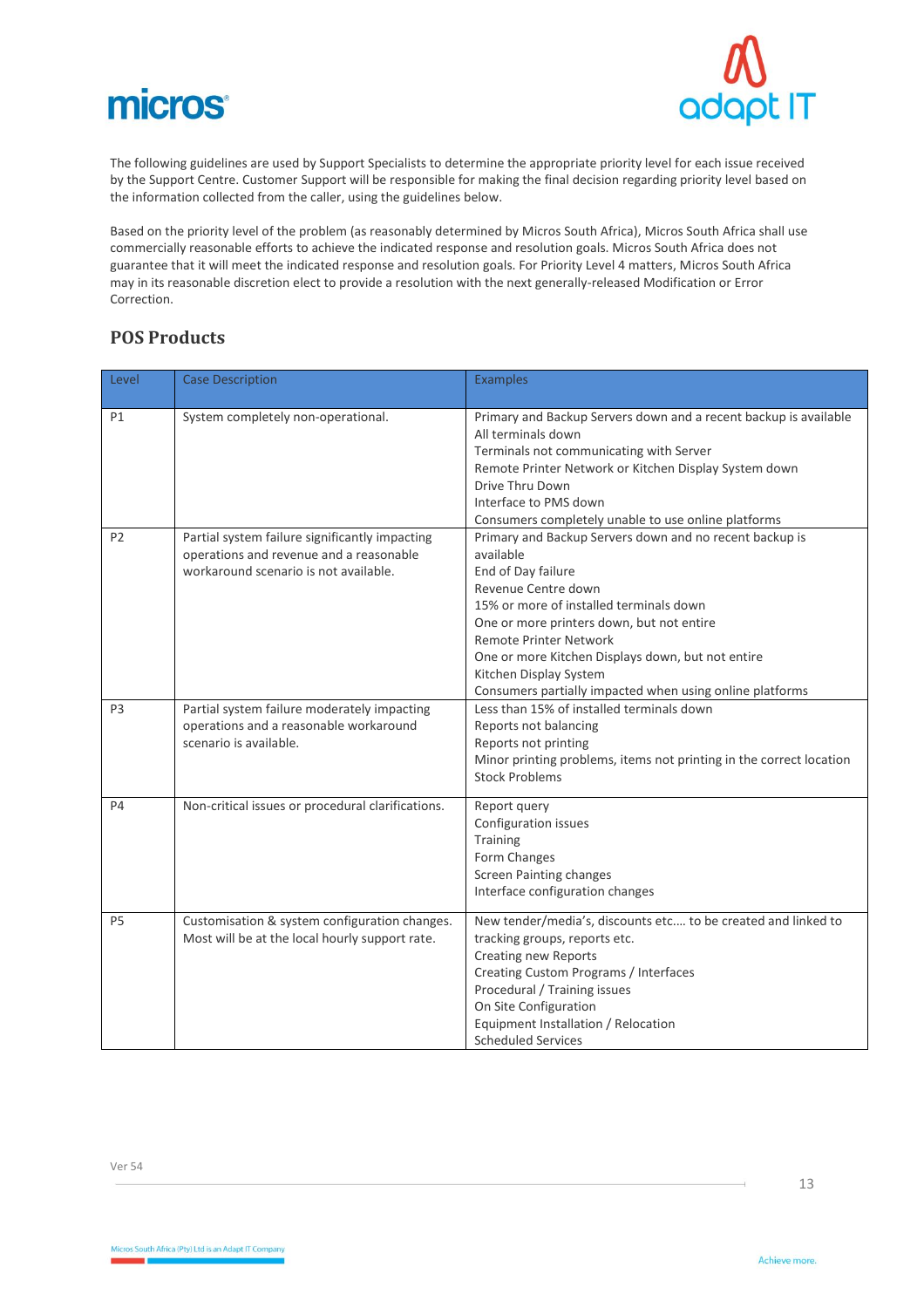



| Level            | <b>Hours Covered</b>          | <b>Days Covered</b>                             | Method         |
|------------------|-------------------------------|-------------------------------------------------|----------------|
| Priority Level 1 | 07.00am-11.00pm or 24 Hours * | 7 Days                                          | Phone          |
| Priority Level 2 | 07.00am-11.00pm or 24 Hours * | 7 Days                                          | Phone          |
| Priority Level 3 | 07.00am-11.00pm or 24 Hours * | 7 Days                                          | Phone or Email |
| Priority Level 4 | $8.00am - 4.30pm$             | Monday to Friday - excluding Public Holidays ** | Phone or Email |
| Priority Level 5 | $8.00am - 4.30pm$             | Monday to Friday - excluding Public Holidays ** | Phone or Email |

\* Hours covered dependant on details of contract

Ver 54

Ĥ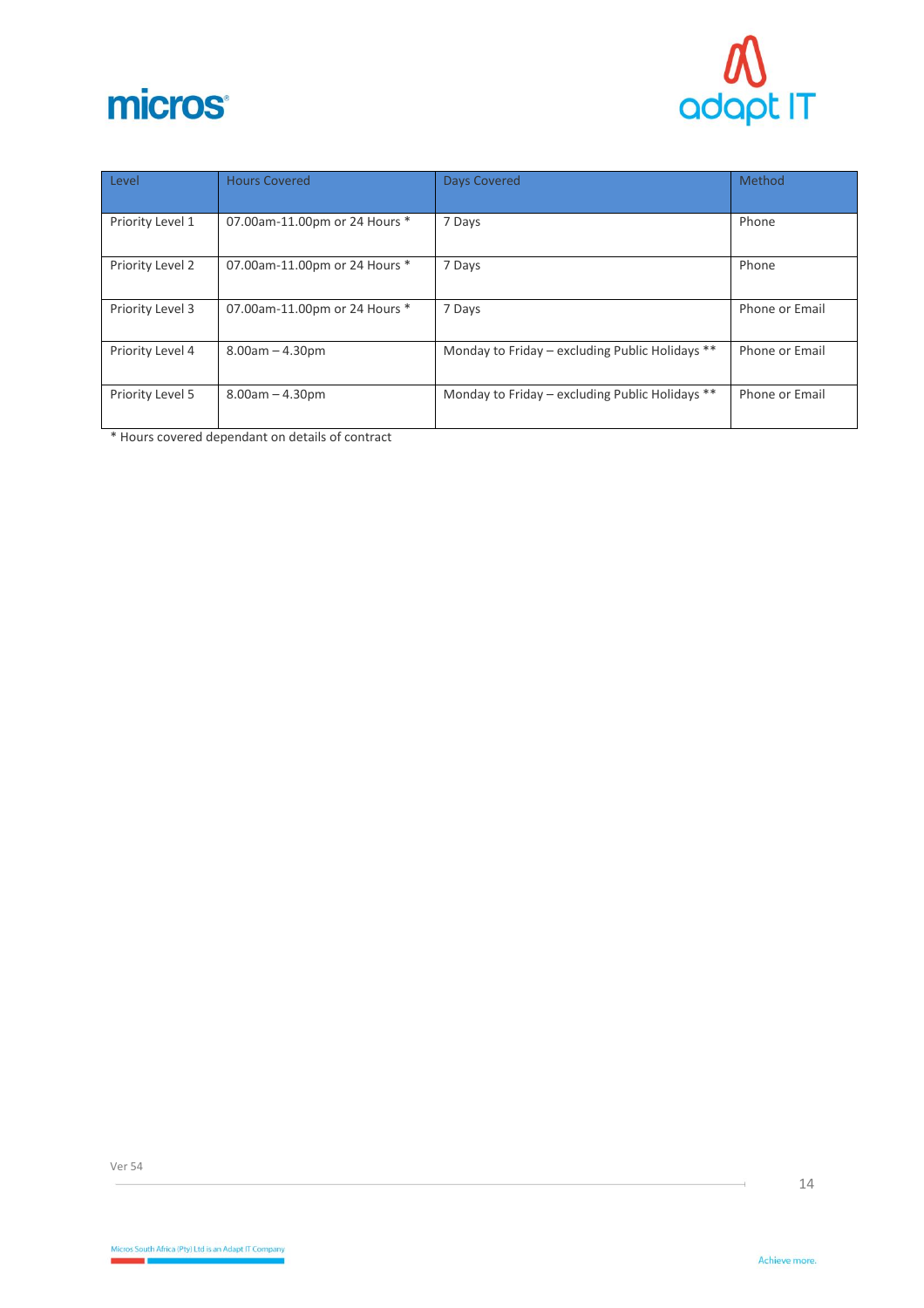



# <span id="page-14-0"></span>**Opera Products**

| Level          | <b>Problem Category</b>                                                                                    | <b>Examples</b>                                                                                                                                                                                                      |
|----------------|------------------------------------------------------------------------------------------------------------|----------------------------------------------------------------------------------------------------------------------------------------------------------------------------------------------------------------------|
| P1             | A. System down. All users affected.<br>B. Critical function not available to all<br>Workstations.          | Primary and Backup Servers down and a recent backup is available<br>File Server Down.<br>Night Audit process unable to complete<br>Critical Functions, Reservations, Guest Check-in,<br>Guest Check-out, Night Audit |
| P <sub>2</sub> | Limited access to critical functions<br>significantly impacting operations and<br>revenue.                 | Primary and Backup Servers down and no recent backup is available<br>Availability tonight or within 5 days grossly<br>inaccurate<br>Posting interface not functioning due to OPERA<br>Problems                       |
| P <sub>3</sub> | Non-critical problems/errors/questions not<br>requiring correction on the same business<br>day.            | Report not balancing or printing<br>Procedural questions affecting guest service<br>Specialised & statistical reports<br>Availability further out than 5 days<br>Frequent Flyer                                      |
| <b>P4</b>      | Non-critical issues or procedural clarification.                                                           | <b>Report Query</b><br>Package/Rate Code Set-up<br>TA check processing<br>Control Sum                                                                                                                                |
| P <sub>5</sub> | Customisation and system configuration<br>changes (most are billable at the local hourly<br>support rate). | Create New User / Printer Setup<br><b>Stationery Changes</b><br><b>Screen Painting Changes</b>                                                                                                                       |

| Level            | <b>Hours Covered</b> | <b>Days Covered</b>                          | Method         |
|------------------|----------------------|----------------------------------------------|----------------|
| Priority Level 1 | 24 Hours             | 7 Days                                       | Phone          |
| Priority Level 2 | 24 Hours             | 7 Days                                       | Phone          |
| Priority Level 3 | $8.00am - 4.30pm$    | Monday to Friday - excluding Public Holidays | Phone or Email |
| Priority Level 4 | $8.00am - 4.30pm$    | Monday to Friday – excluding Public Holidays | Phone or Email |
| Priority Level 5 | $8.00am - 4.30pm$    | Monday to Friday – excluding Public Holidays | Phone or Email |

Ĥ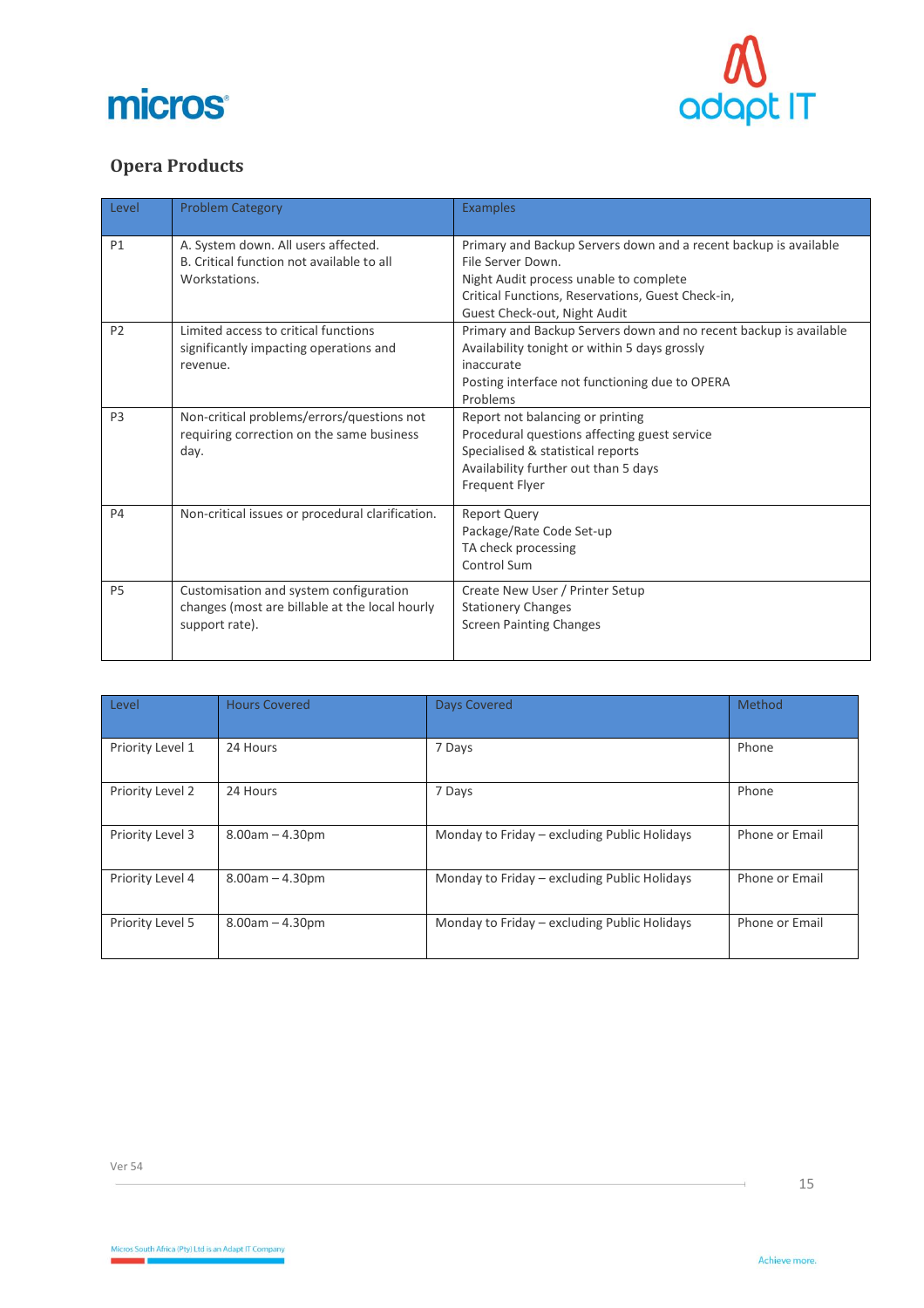



# <span id="page-15-0"></span>**Opera Back Office Products**

| Level          | <b>Problem Category</b>                                                                                    | <b>Examples</b>                                                                                                                                            |
|----------------|------------------------------------------------------------------------------------------------------------|------------------------------------------------------------------------------------------------------------------------------------------------------------|
| P1             | Down System. All users<br>affected<br><b>Red Error screens</b><br>Loss of Data                             | Primary and Backup Servers down and a recent backup is available<br>Database corruption<br><b>Entries missing of Diary</b><br>Failed re-indexing of system |
| P <sub>2</sub> | Timely procedures not<br>working correctly                                                                 | Primary and Backup Servers down and no recent backup is available<br>Stock take errors. Month End roll over doesn't work correctly.                        |
| P <sub>3</sub> | Non-critical problems/errors/questions not<br>requiring correction on the same business<br>day.            | Reports giving incorrect data<br>Importing of data not working<br>Out of Balance Amounts                                                                   |
| <b>P4</b>      | Non-critical issues or procedural<br>clarifications.                                                       | Product questions, procedural issues                                                                                                                       |
| P <sub>5</sub> | Customisation and system configuration<br>changes (most are billable at the local hourly<br>support rate). | Report changes/request.<br>Configuration changes                                                                                                           |

| Level            | <b>Hours Covered</b> | <b>Days Covered</b>                             | Method         |
|------------------|----------------------|-------------------------------------------------|----------------|
| Priority Level 1 | $8.00am - 4.30pm$    | Monday to Friday - excluding Public Holidays ** | Phone          |
| Priority Level 2 | $8.00am - 4.30pm$    | Monday to Friday – excluding Public Holidays ** | Phone          |
| Priority Level 3 | $8.00am - 4.30pm$    | Monday to Friday - excluding Public Holidays ** | Phone or Email |
| Priority Level 4 | $8.00am - 4.30pm$    | Monday to Friday - excluding Public Holidays ** | Phone or Email |
| Priority Level 5 | $8.00am - 4.30pm$    | Monday to Friday - excluding Public Holidays ** | Phone or Email |

\*\* Phone support will be available where the last or first day of the month is on a weekend.

\*Please note that the descriptions and examples above are not intended to absolutely define the criteria by which priority assignments are made rather, the above is meant to serve as an example for informational purposes only. The priority assigned to any case is determined by, and at the sole discretion of the Micros South Africa Support Centre.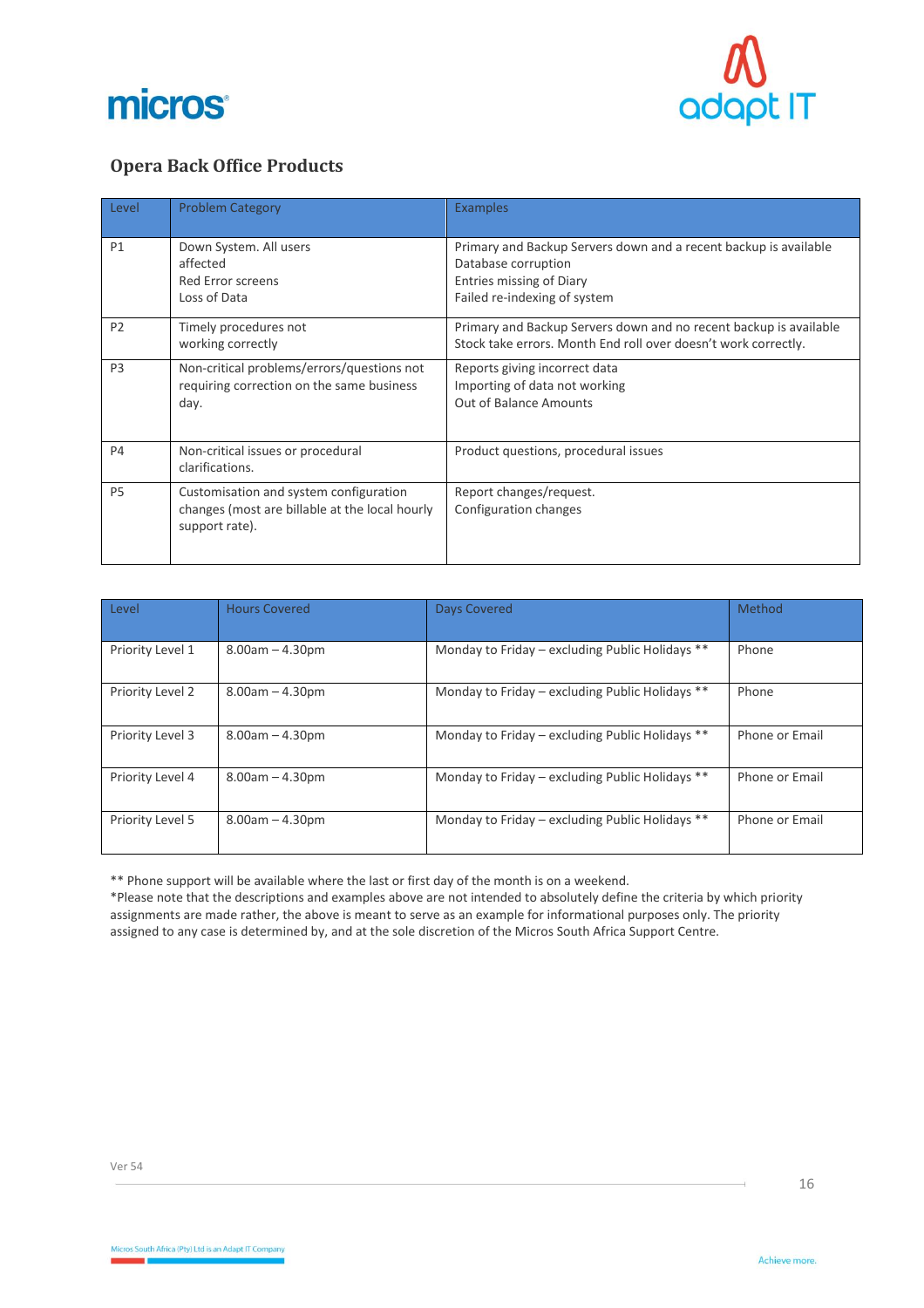



#### <span id="page-16-0"></span>**Appendix 3: Software Versions and End of Life Equipment**

### <span id="page-16-1"></span>**Software - Valid versions**

 $e7 - 4.x$ 

3700 – Version 5.2 +

9700 – Version 4.x

Simphony 1 – Version 1.6 + Simphony 2 – Version 2.9 +

Opera 5 – Version 5.5 +

Concept – Versions 297 and 298.

Materials Control – Version 8.4 +

## <span id="page-16-2"></span>**End of Life Hardware**

Equipment older than five (5) years is subject to an additional five (5) % increase in premium per annum; until such time as Micros South Africa deems the hardware to be 'End of life'.

All end of life equipment shall be supported on a best efforts basis only.

The following hardware is end of life:

Ultra PC-Workstation Eclipse PC-Workstation Workstation 4 Workstation 4LX Workstation 5 Workstation 5a Epson U210.x Printer Epson TMT-88 mk3 & mk4 printers Servers or Desktop PC's older than 5 years HHT older than 3 years. UPS older than 5 years KDS - DT Research kitchen display controller